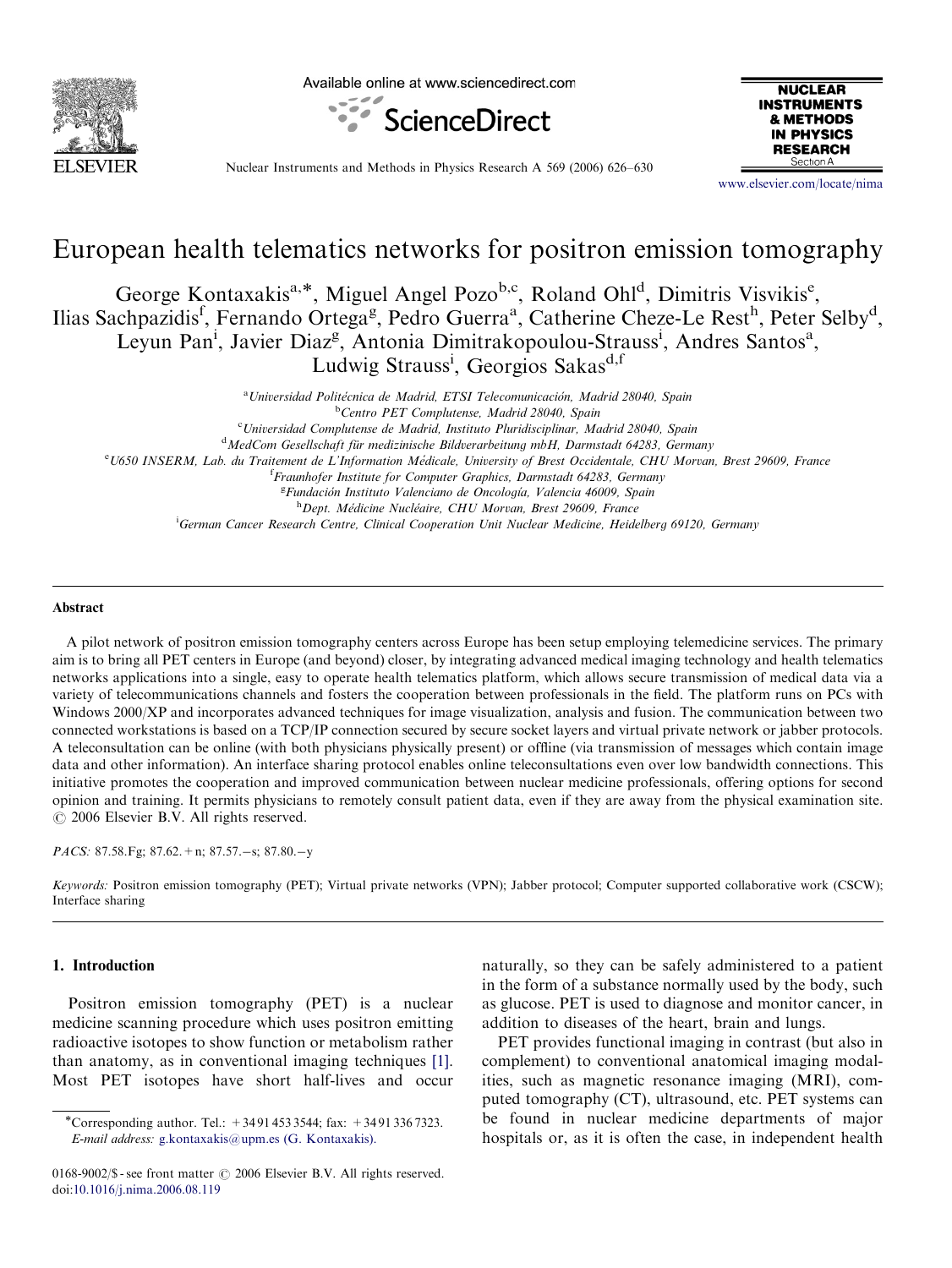care centers (PET Centers). A PET installation includes extremely sophisticated and expensive instrumental equipment (camera, radiopharmacy, often a cyclotron unit for the on-site production of the radiotracers, and information technologies infrastructure) and requires highly qualified physicians and technicians. A total of about 1500 PET cameras (including modern PET/CT systems) are currently operating worldwide, separated by numerous barriers (language, culture, national borders and regulations, etc.). The proper set-up of a PET site requires a significant startup time during which support, training and advice from experienced PET sites is necessary.

The trans-European network for PET (TENPET) initiative aims to develop specific services in order to bring PET sites closer using proven information and telecommunication technologies. The long-term goal is to promote a better collaboration among PET specialists, foster the dissemination of expertise and knowledge in the field and provide a useful tool for second opinion, remote reporting and training of new professionals, as well as a tool for better coordination between referring physicians and PET specialists.

In this area, little has been done until now, apart from some isolated efforts to enable remote viewing of nuclear medicine images [\[2,3\]](#page-4-0) or the elaboration of some elementary guidelines for the practice of what it has been named ''telenuclear medicine'' by the Society of Nuclear Medicine [\[4\]](#page-4-0). Very recently, a device (POSITOSCOPE (TM)) has been presented in the form of a wallhanged digital light-box, onto which a specific PET study can be loaded and visualized by means of a touchscreen display [\[5\]](#page-4-0). The operator can also dictate a voice message in an integrated digital sound recorder and then select from a list the colleague to whom he/she wishes to transfer the data (images/voice) and request an opinion on the case.

TENPET however goes beyond the restricted principles of remote reporting or simple second opinion. The TENPET services are implemented via a health telematics platform (TeleConsult) for transfer of medical data via a variety of telecommunications channels and for computer supported cooperative work (CSCW) on two-dimensional (2D) and especially three-dimensional (3D) medical images. The platform allows PET professionals to carry out a complete set of CSCW tasks with their peers, such as real-time on-line teleconsultations and off-line multimodal data transmissions, as well as to manipulate 2D/3D PET data using a sophisticated but at the same time easy to learn and use advanced visualization console.

The TENPET initiative is currently at a pilot evaluation stage. A network of four European clinical PET sites has been setup, located in Spain (Centro PET Complutense, CPC, in Madrid and Fundación Instituto Valenciano de Oncología, FIVO, in Valencia,), France (Centre Hospitalier Universitaire Morvan of the Université de Brest Occidentale, UBO, in Brest) and Germany (German Cancer Research Centre, DKFZ, in Heidelberg). MedCom



Fig. 1. The TENPET pilot network. Red dots mark the clinical trial sites (PET centers) with a description of the focus of the clinical trials at each site. Green dots mark the technological sites.

GmbH (Darmstadt, Germany) provides the TeleConsult platform and the servers (virtual private network concentrator and jabber hub server) for secure teleconsultations. The Universidad Politécnica de Madrid (UPM) provides technological support to the clinical sites and expertise in telecommunications issues for the pilot trials. Fig. 1 shows a map of the current TENPET pilot network.

#### 2. Methods

# 2.1. Off-line mode

The off-line mode for teleconsultations enables nuclear medicine doctors to send messages and seek advice or second opinion from a remote colleague. Parts of such a message can be PET image data (possibly also enriched with MRI, CT, etc., studies), additional information to images, like graphical or textual annotations, patient history and study information, free text, audio recordings, etc.

The status of the messages is monitored until they reach their destination. The information that is sent with the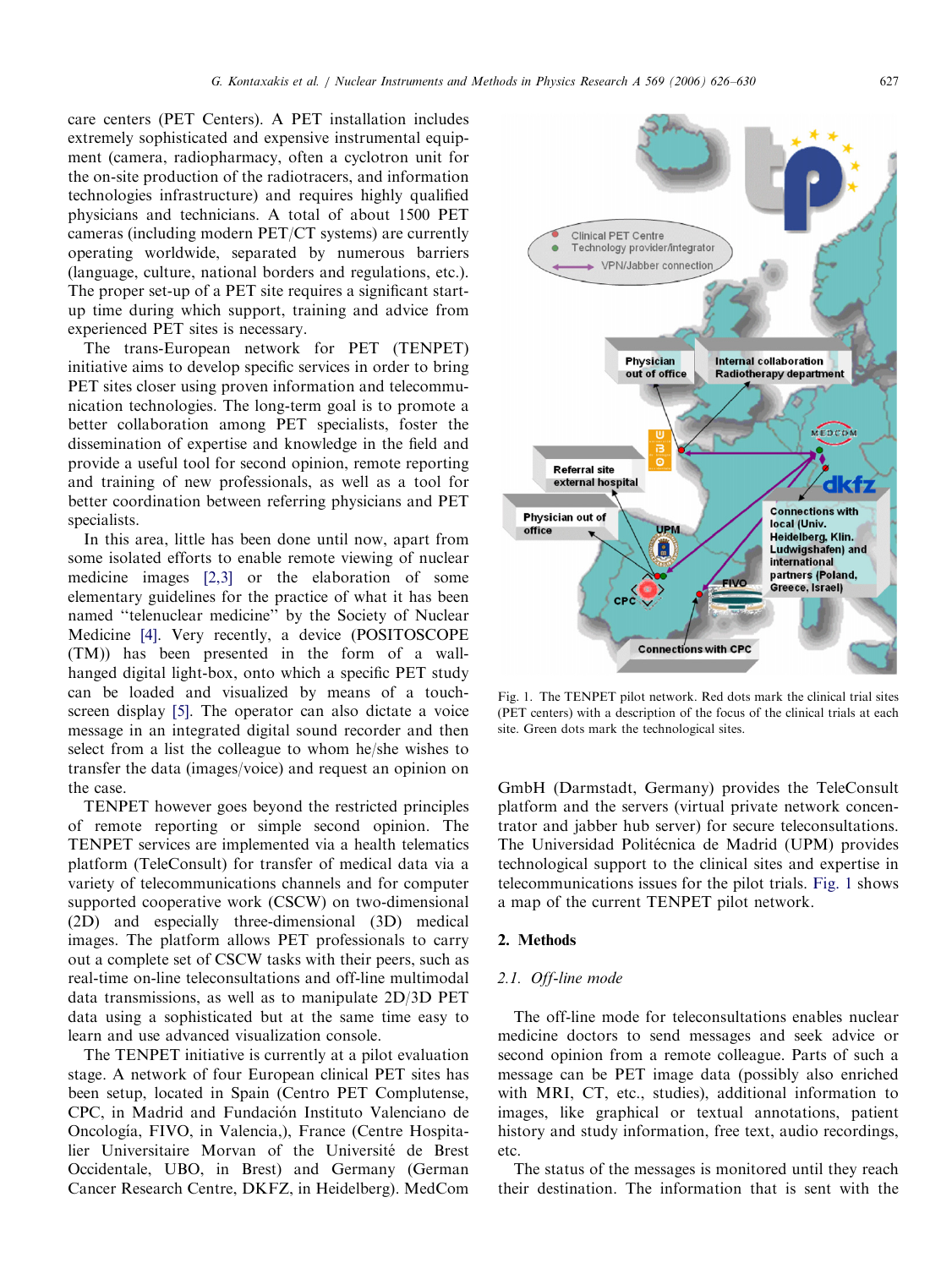message will be directly stored in the remote doctor's database. Thus, images and annotations that have been sent can be loaded to the 2D/3D imaging software and they can also be used in a later online-teleconsultation between the two doctors. This enables teleconsultations sessions even in case of low-bandwidth connections, since large image data sets can be transmitted in advance (e.g., overnight).

# 2.2. On-line mode

The principle of the on-line mode is to bring two geographically distanced physicians together in an on-line session.

This mode can be used to transfer the related data (images, other documents, etc.) and discuss a case in an interactive manner by means of two connected workstations which display the remote actions (like mouse movements, etc.) in real-time. This mode is especially useful in combination with an off-line data transmission in order to discuss about previously transmitted data. This mode is supported by a tele-pointing option that is intended to point to certain details in a graphical image window. If activated, a second mouse pointer in both connected workstations is representing the remote pointer. Additionally a separate chat window, which allows textbased discussions, can be used as well.

The main principle for the on-line teleconsultation in TENPET is the scheme of two strongly coupled user interfaces (''What you see is what I see'', WYSIWIS). In this approach both applications show exactly the same view of the data. In the TENPET application this means, for example, that if one user on one site selects a viewing direction for the 3D visualization of the volume data the user on the other site sees exactly the same volume rendered from the same viewing point. In general, any action on the one side causes the same action on the other side. There are some exceptions to this rule, for example if one user decides to store data, images or an animation locally on his/her disk, the remote application is not involved in these kinds of actions (Fig. 2).

#### 2.3. Communication and security issues

The platform runs on PCs with Windows 2000/XP and incorporates advanced techniques for image visualization, analysis and multimodality image registration and fusion. Currently, ECAT (Siemens proprietary) and DICOM [\[6\]](#page-4-0) formats are supported. The communication between two connected workstations is based on a TCP/IP connection via secure socket layers (SSL). Patient privacy is guaranteed with the option to anonymize patient data before transmission, which in addition is encrypted with the use of a combination of public key/private key and triple-DES encryption [\[7\]](#page-4-0). Image compression is also possible for faster transmission.

To overcome the problems imposed by the security measures taken by each institution to block incoming access to its systems via firewalls, virtual private network (VPN) have been established between the pilot sites in the TENPET network. For this purpose, a VPN concentrator has been installed at the Fraunhofer Institute in Darmstadt, Germany. An alternative solution has been also installed, based on the jabber protocol, an open-source Extensible Markup Language (XML) platform for instant messaging, which encapsulates the data to be transmitted into Hypertext Transfer Protocol (HTTP). A hub server, also installed at Fraunhofer Institute, accepts all incoming connections and forwards the data to the remote nodes connected it, permitting both on-line and off-line connections [\[8\]](#page-4-0).

# 3. Results

The current phase of the TENPET pilot clinical trials started in February 2005. During this period, numerous on-line and off-line teleconsultation sessions between the participating PET centers have been carried out. Furthermore, remote reporting by the principal physician in each site has been tested and in some cases, referring institutions outside the core TENPET network have been involved in trials. The TENPET platform has been tested in the form of an advanced visualization console as an aid in multidisciplinary meetings the team at the University Hospital in



Fig. 2. Schematic of the principles of on-line and off-line teleconsultations between two TENPET workstations.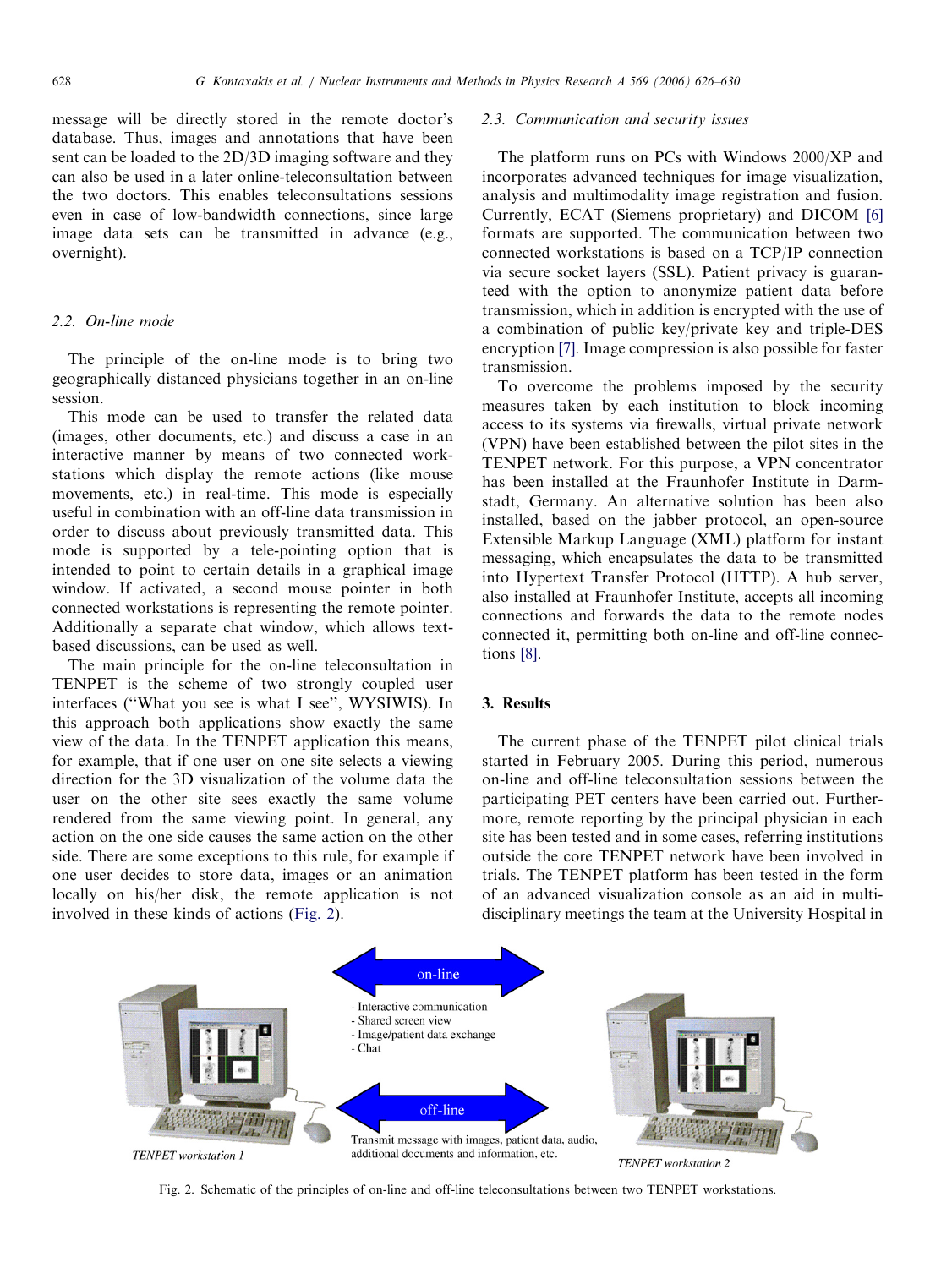

Fig. 3. Various views of the user interface of the TENPET platform.

Brest. This team has also tested the adequacy of the platform in supporting therapy management in oncological patients and the communication between nuclear medicine, diagnostic radiology and radiotherapy departments. Future trials will include the option for remote support to mobile PET sites.

A feature particularly valued by the physicians is the availability of the complete patient image set for evaluation and diagnosis, instead of static snapshots typically transmitted in cases of remote evaluation (Fig. 3).

Regarding the establishment of a connection between two workstations, it has been realized that the use of VPN implies several restrictions, like the necessity that even for off-line transmissions both workstations must be turned on and connected to the network. This happens because the TCP/IP-based off-line transmission does not recognize the IP address of the remote workstation outside the VPN. A solution to this problem has been given with the implementation of the jabber communicator [\[8\]](#page-4-0). This way, off-line messages are addressed to a specific user registered to the hub server and are stored there until the recipient logs in.

# 4. Discussion

TENPET establishes a telecommunication link between physicians in specialized centers, peripheral hospitals and other points of care in order to improve the continuum of patient care. Until now, when a particular case is difficult to diagnose with confidence, the PET specialist in charge addresses his/her peers via mailing lists or web sites, soliciting assistance. The TeleConsult platform that implements the TENPET services, eliminates this hassle and offers to PET specialists a tool and specific methodology to contact other colleagues and request their cooperation in an efficient, easy-to-use and standardized procedure. Furthermore, TENPET can help PET medical personnel to approach their colleagues and maintain close links with them over the large distance that typically separates PET Centers from each other.

TENPET services can be offered to PET Centers, mobile PET units, regional health centers, large and small hospitals and clinics, with or without nuclear medicine services. In a broad sense, users of TENPET services can be all imaging departments of major, regional or local hospitals, clinics and health centers, as well as physicians and other medical professionals at their private offices.

The TeleConsult platform is easy to install, use and learn. It offers a complete health telematics software solution that can be used either by individual physicians in their private practice, or by larger PET Centers and centralized hospital units. TeleConsult does not require complex maintenance procedures, its use is straightforward and a teleconsultation session is opened with the press of a couple of buttons, without the need of complicated procedures. User training is required, but with less than a week of training most users are able to work efficiently with the system and use all of its features. For these reasons, it is expected that the service has the potential to become a standard tool in all operating PET Centers in the near future.

The real-time access to medical information and related data from electronic patient record, results in a costeffective management of healthcare resources. Difficult cases are resolved with the easy contact of experts, based on established protocols and without distance or language barriers. Personnel training at remote PET sites can be performed in a cost-effective and at the same time efficient way.

Beyond training, there is often a gap between functionalities expected by physicians and the ones developed by engineers. Therefore the application envisioned by clinicians must be carefully specified, understood by engineers, and implemented. For the TENPET project, special attention has been paid to the ergonomics and the reliability of the platform. As a PC Windows-based application, the TeleConsult platform has been exhaustively tested against bugs and breakdowns, which can easily irritate and disappoint the medical users who will then rapidly return back to their usual ways of working, based on light-boxes and dictating devices. In addition, the user interface of the platform is particularly user-friendly and designed in a non-conventional way comparing to most Windows-based applications. Menus are intuitive and selections are made based on icons rather than on long